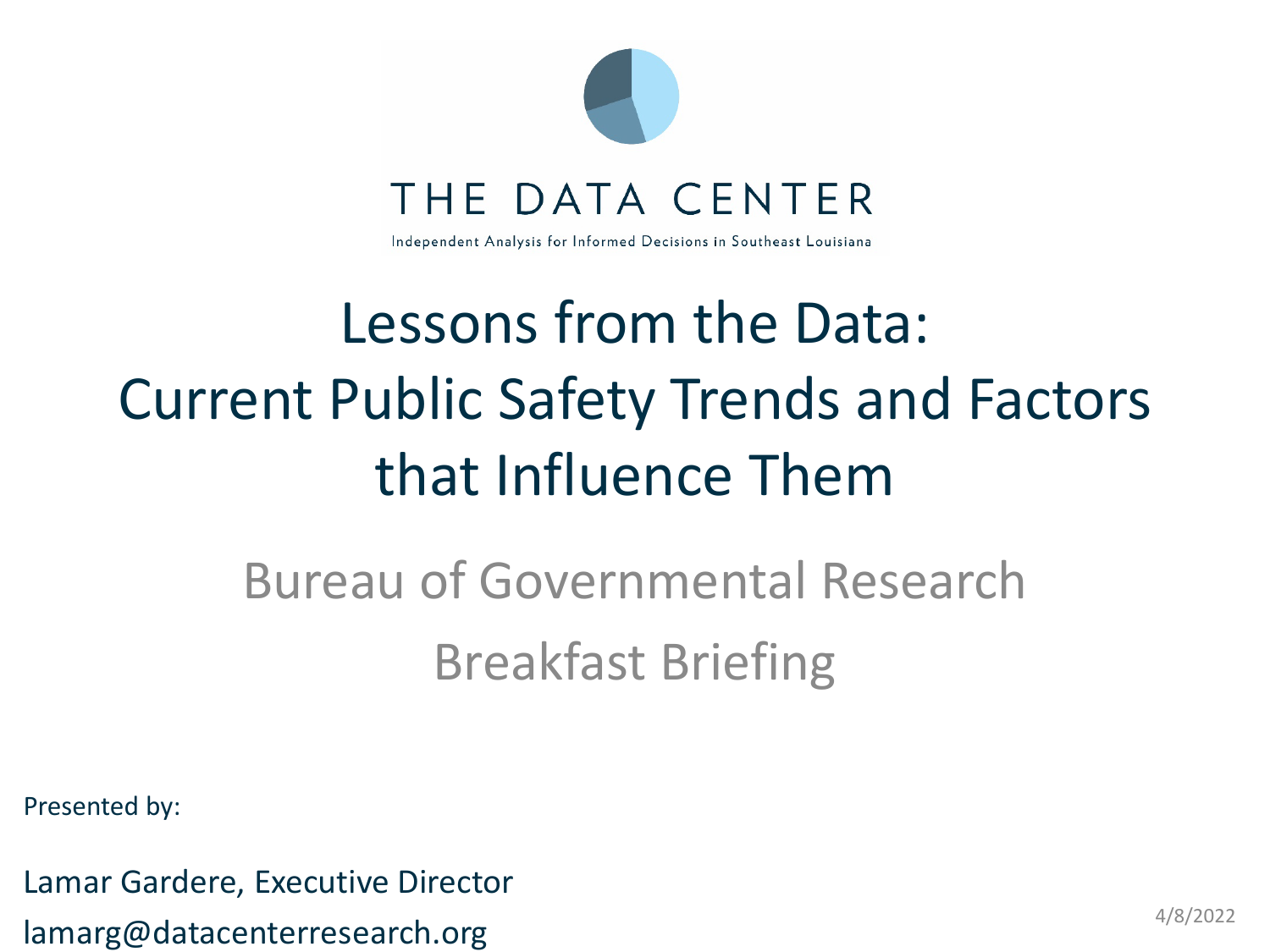

# About Us

**The Data Center** is the most trusted resource for data about greater New Orleans and Southeast Louisiana. Founded in 1997, we provide fully independent research and analysis to offer a comprehensive look at issues that matter most to our region. Our work makes available a toolbox of fact-driven, well-researched data that moves beyond anecdotal experiences to uncover root causes for our region's challenges. With a mission of democratizing data, The Data Center has, and continues to be, an objective partner in bringing reliable, thoroughly researched data to conversations about building a more prosperous, inclusive, and sustainable region.



Independent Analysis for Informed Decisions in Southeast Louisiana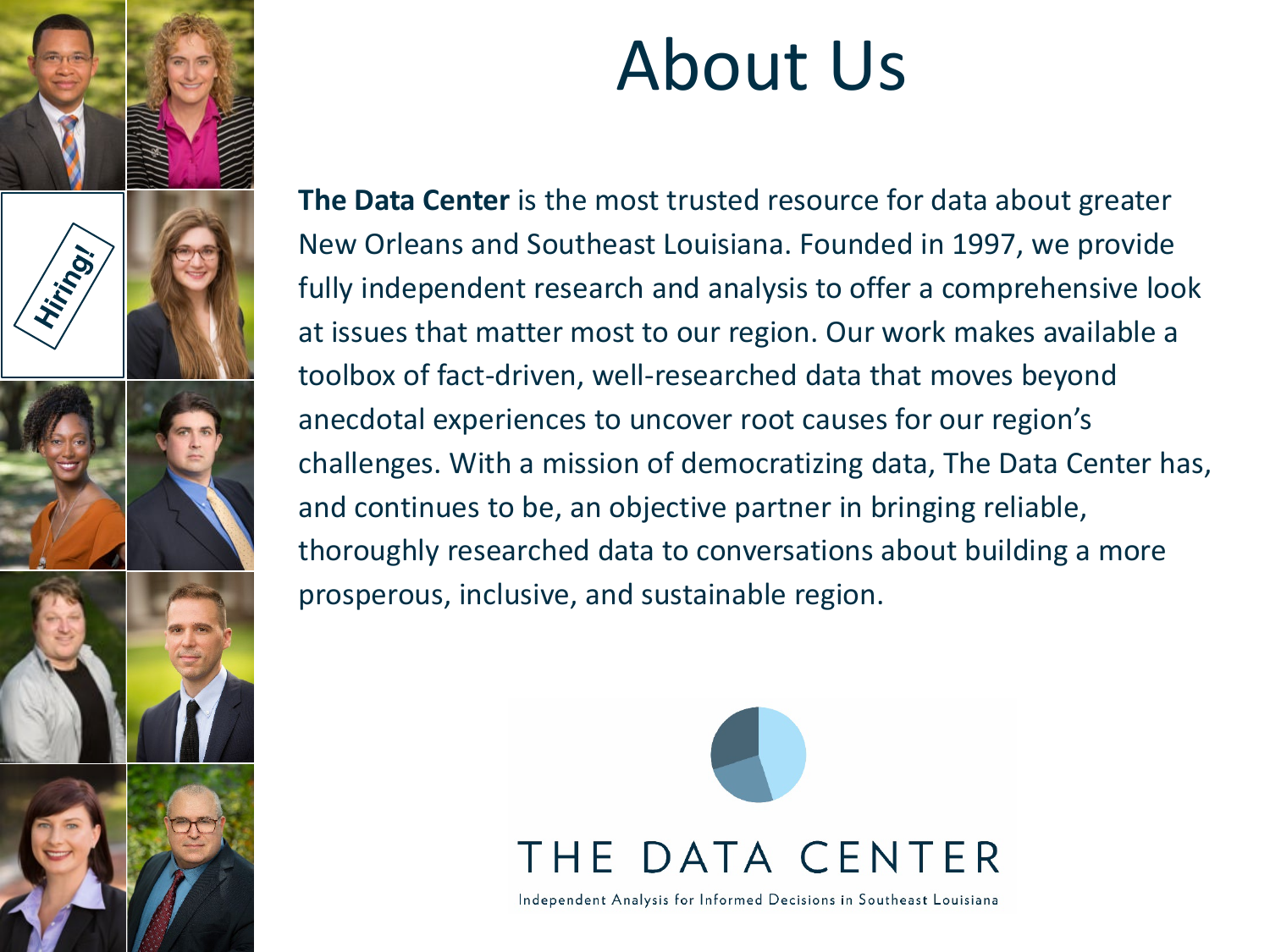There is often a desire to pin down causes of violent crime to specific social ills, yet the underlying cause of violent crime has been well understood for quite some time.

- "Poverty is the mother of crime."
	- Marcus Aurelius (121 AD 180 AD)
- Over 50 years ago Nobel Prize-winning economist Gary Becker helped demonstrate the idea that places with larger gaps between rich and poor also have higher crime
- Disasters exacerbate existing trends
	- While specific effects on crime are unclear, disasters tends to widen the gaps between the rich and poor

While many other factors also contribute to crime – from environmental contamination in poor neighborhoods to a weak regional education system – many of these problems are also closely tied to poverty.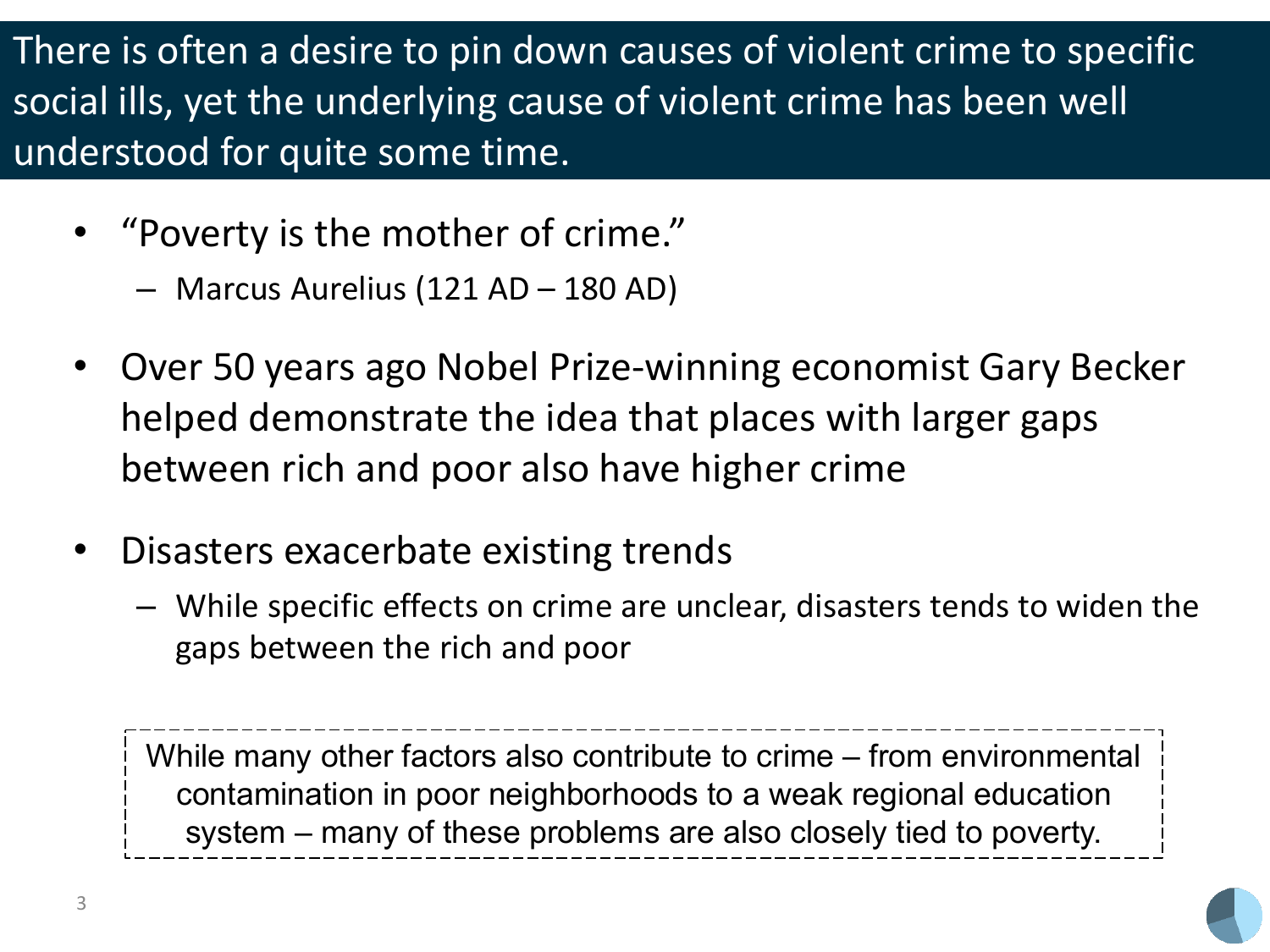### According to 2019 ACS data, New Orleans was #4 among large cities in terms of income inequality.

| <b>CENSUS RANK</b> | <b>CITY</b>            | <b>TOTAL POPULATION IN 2018</b> | <b>GINI INDEX</b> |
|--------------------|------------------------|---------------------------------|-------------------|
| 1                  | San Juan, Puerto Rico  | 309,990                         | 0.5936            |
| 2                  | Atlanta, Georgia       | 498,073                         | 0.5728            |
| 3                  | Miami, Florida         | 470,911                         | 0.5674            |
| 4                  | New Orleans, Louisiana | 391,006                         | 0.5617            |
| 5                  | New York, New York     | 8,398,748                       | 0.5469            |
| 6                  | Cleveland, Ohio        | 383,781                         | 0.5467            |
| 7                  | Cincinnati, Ohio       | 302,615                         | 0.5432            |
| 8                  | Dallas, Texas          | 1,345,076                       | 0.5341            |
| 9                  | Tampa, Florida         | 392,905                         | 0.5339            |
| 10                 | Chicago, Illinois      | 2,705,988                       | 0.5335            |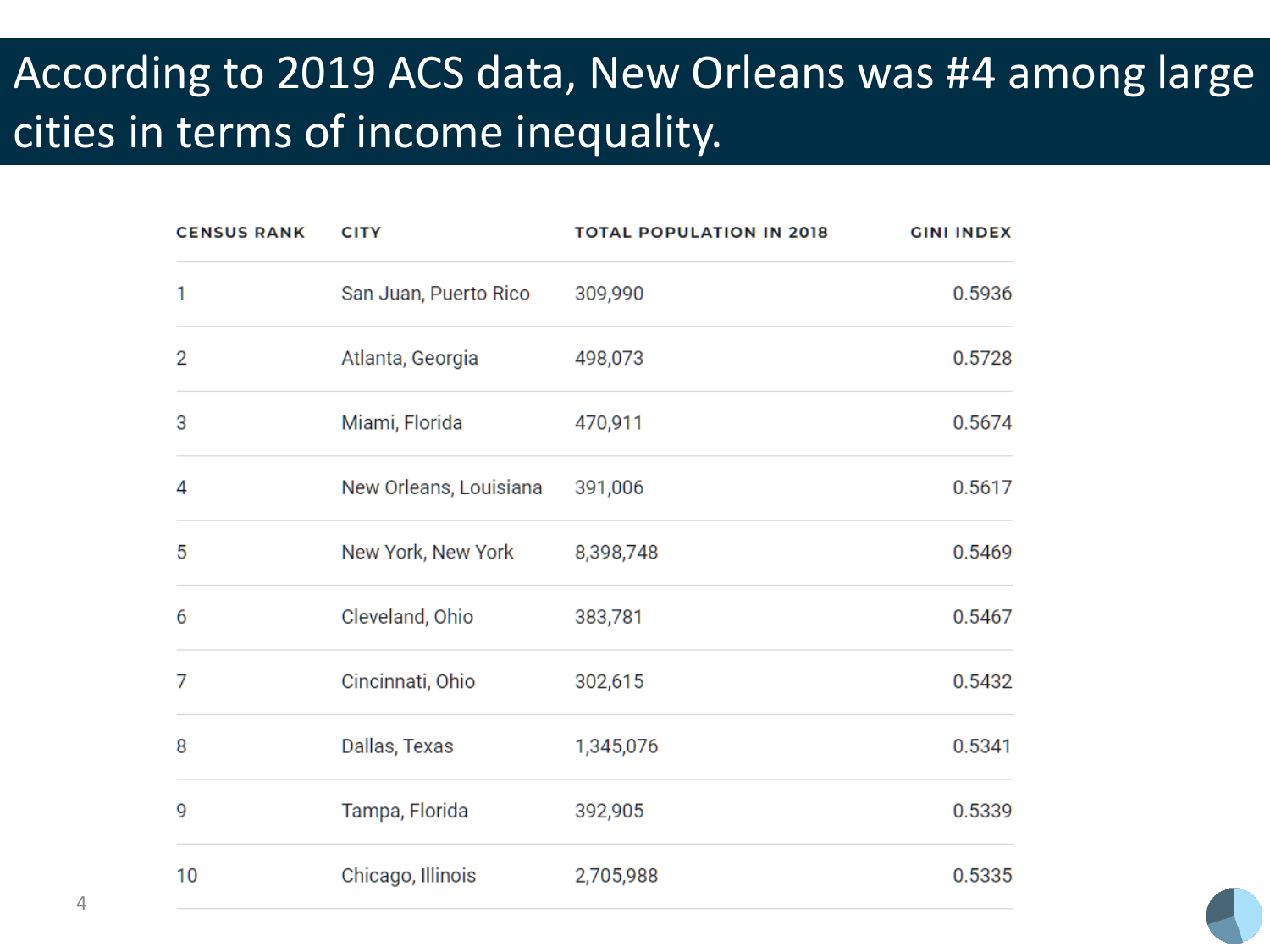Population size serves as a reasonable proxy for economic strength. New Orleans was the 3<sup>rd</sup> largest city in 1840, but would slip to 6<sup>th</sup> as the State increased restrictions on "free people of color," and drop to  $15<sup>th</sup>$  by the end of the Jim Crow era.



Of New Orleans' 300 years, the first 150 were during slavery and the American slave trade. The next nearly 100 years were marked by the "Jim Crow" apartheid system. Only in the last 50 years have black New Orleanians had the possibility of fully participating in the city's economic mainstream. While economic inclusion was not the focus of the city's first 250 years, economic inclusion is increasingly important for fostering growth in developed economies.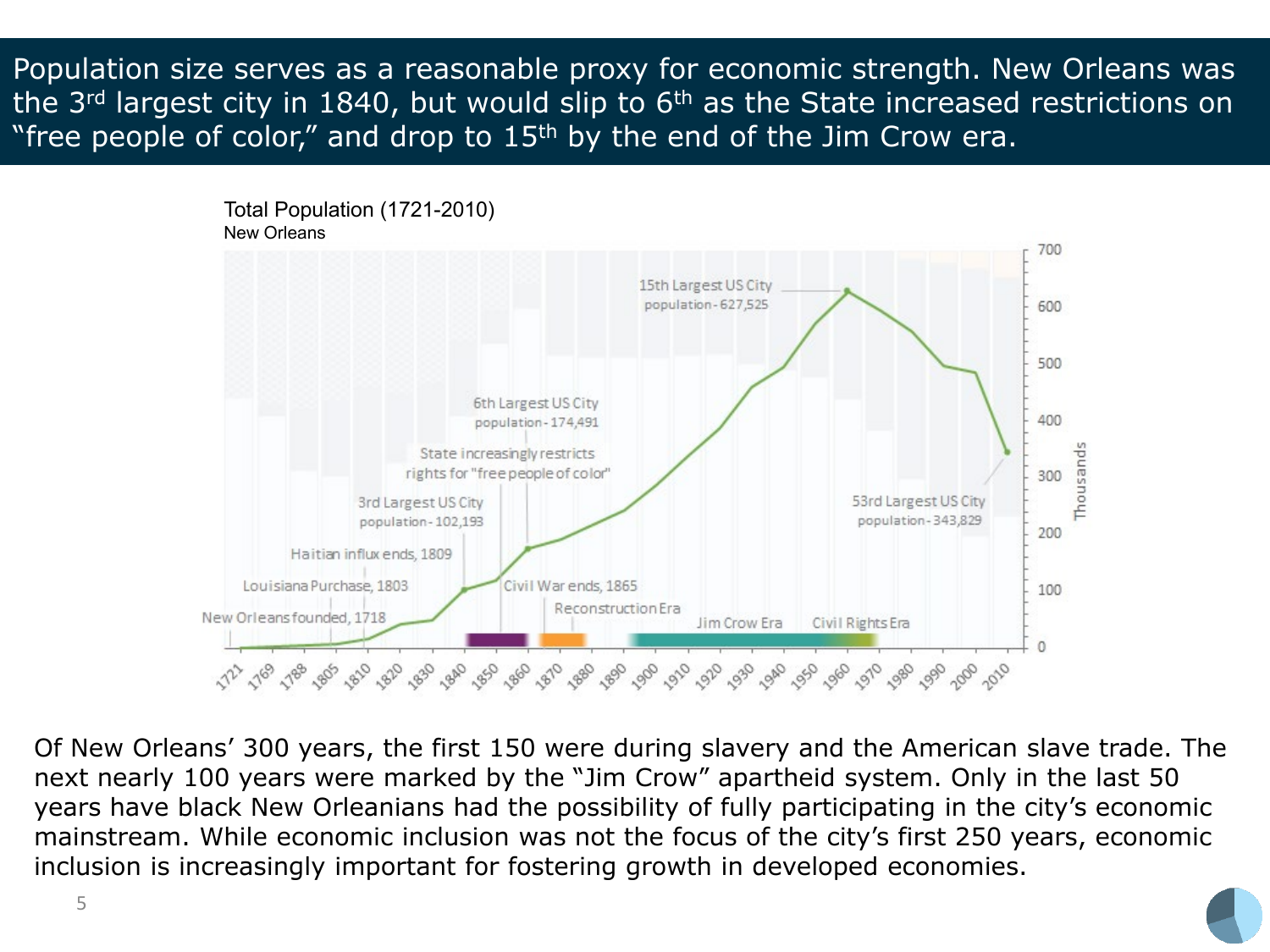### In New Orleans, black households earn 63 percent less and Hispanic households earn 47 percent less than white households in 2016. Half of all black families in New Orleans earn less than \$25,324.

New Orleans median household income by race/ethnicity 2016 inflation adjusted dollars



Source: U.S. Census Bureau

Notes: 1979 data for whites is inclusive of Hispanics (due to data source limitations).

n.s. = not statistically significant at the .95 confidence level. See technical notes for more details.

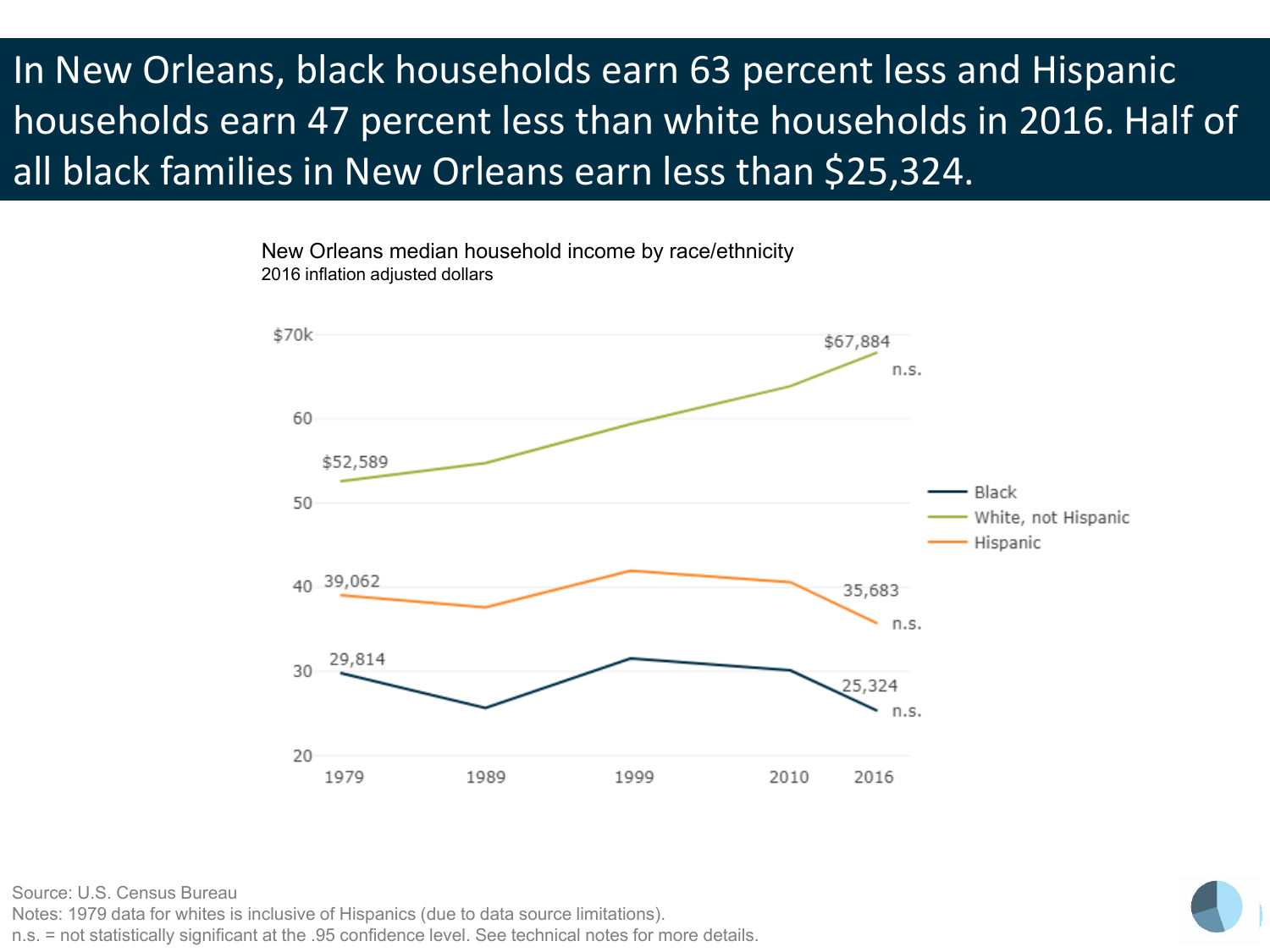The share of white households in the highest income quintile has grown from 24% in 1979 to 29% in 2016. The share of black households in this tier has shrunk from 9% to 6%. Black households in the lowest tier grew from 41% to 47% by 2016.

Portion of households by national income quintiles, New Orleans





Source: U.S. Census Bureau, IPUMS USA, and HUD

Notes: National income quintiles were adjusted to reflect cost of living differences in New Orleans. See technical notes for more details on the methodology.

1979 and 1989 data for whites is inclusive of Hispanics, and thus the "other" category for those years does not include Hispanics who identify themselves as white.

#### 2016 Quintile Ranges

| High                | > \$114,632          |
|---------------------|----------------------|
| <b>Upper Middle</b> | $$71,154 - $114,632$ |
| Middle              | $$44,555 - $71,153$  |
| <b>Lower Middle</b> | $$23,237 - $44,554$  |
| l ow                | $<$ \$23,237         |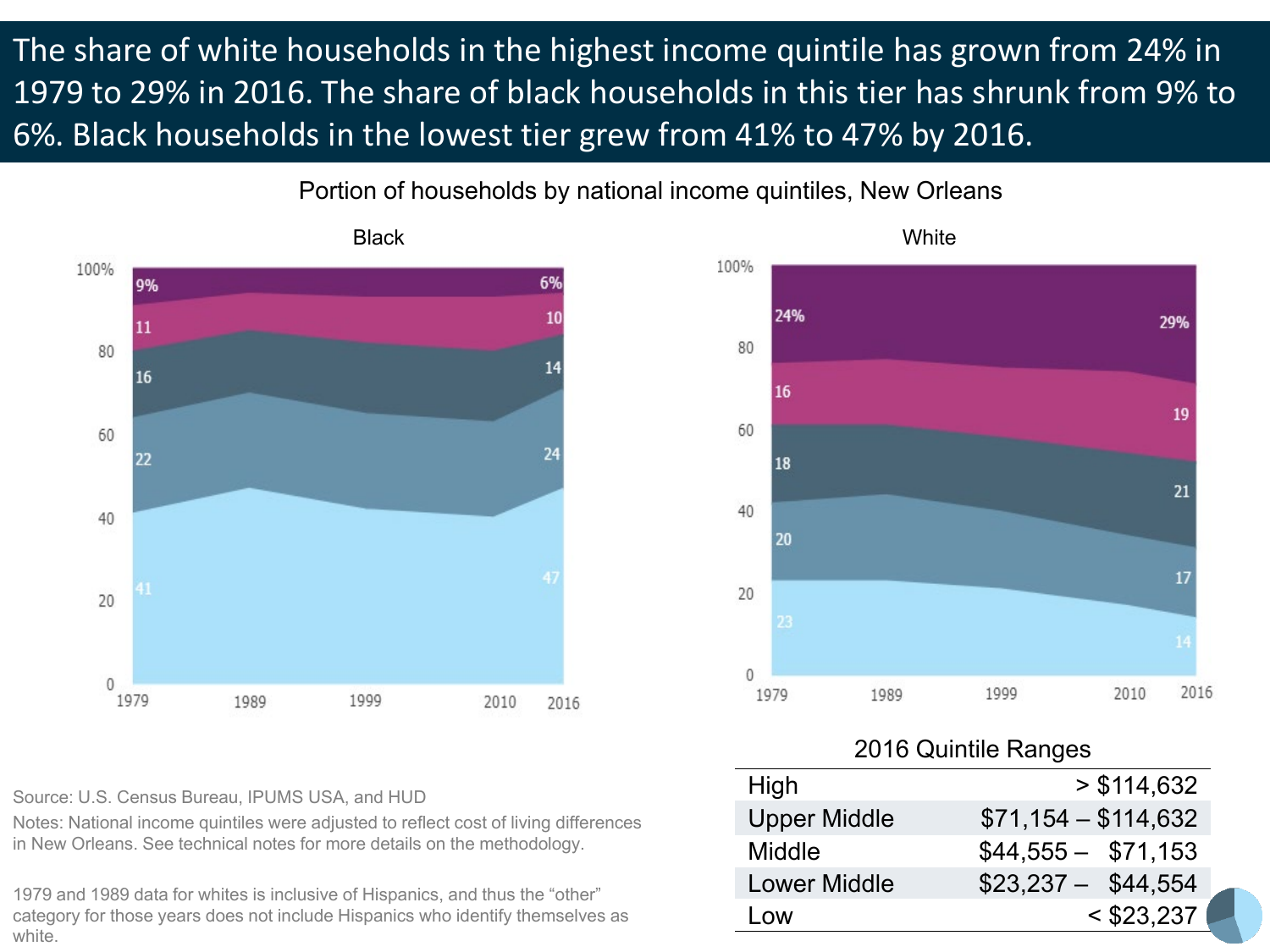## Persistent income disparities have contributed to low levels of household net worth and liquid assets for black households.

Black New Orleanians are nearly 2.5x more likely to be in liquid asset poverty and more than twice as likely to be in a household with 0 net worth than their white peers.



Households with zero net worth by race/ethnicity New Orleans, 2016

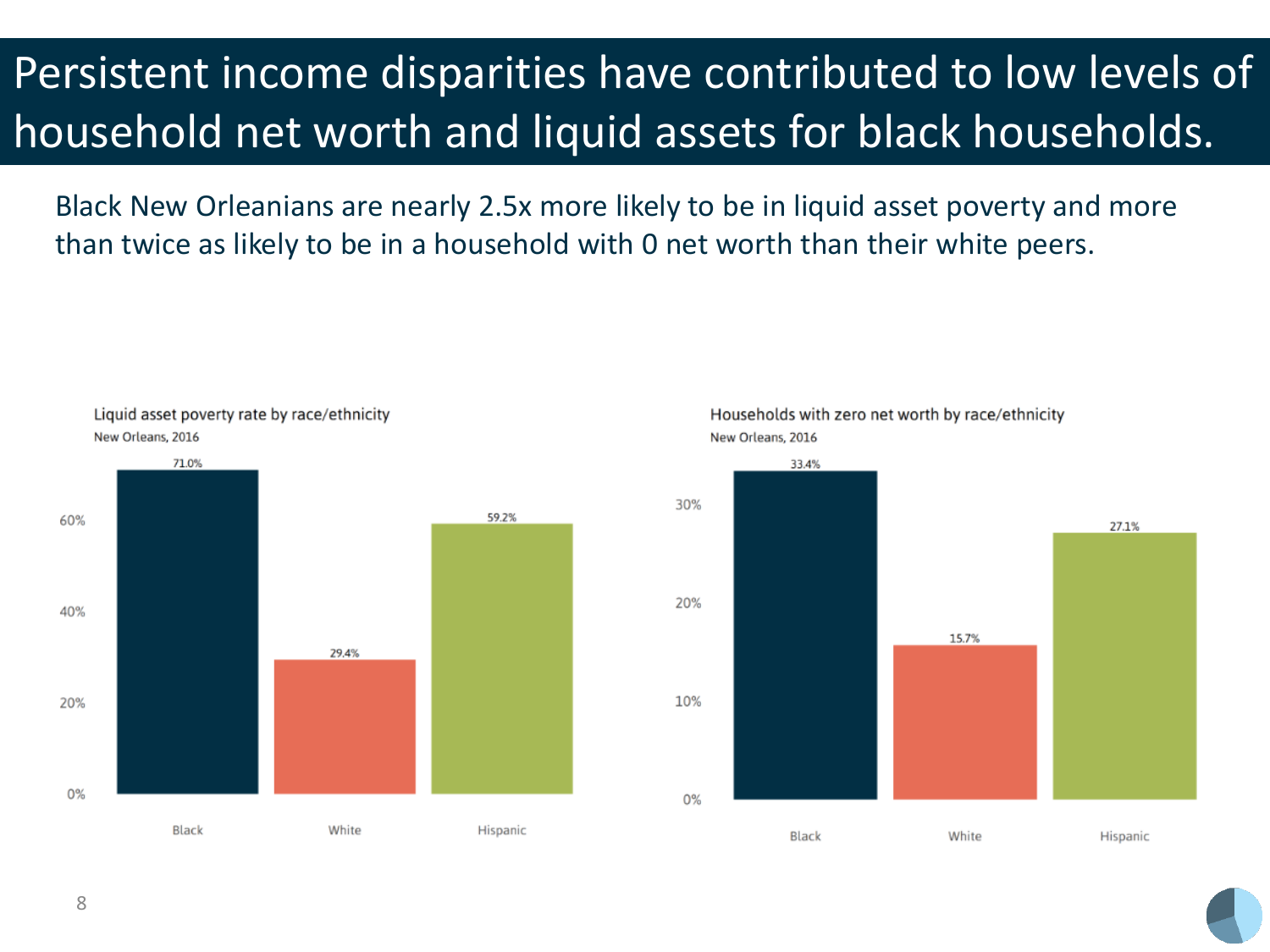In the New Orleans metro, poverty rates are high: 28% of Black, 21% of Hispanic, and 10% of White people live in poverty. The poverty rate for Black people is 3x the level for White people, and the poverty rate for Hispanics is 2x that of their White peers. Poverty rates for Blacks in New Orleans are higher than in the metro, which in turn is higher than in the U.S.



Poverty rate for Hispanic, Black, and White persons,

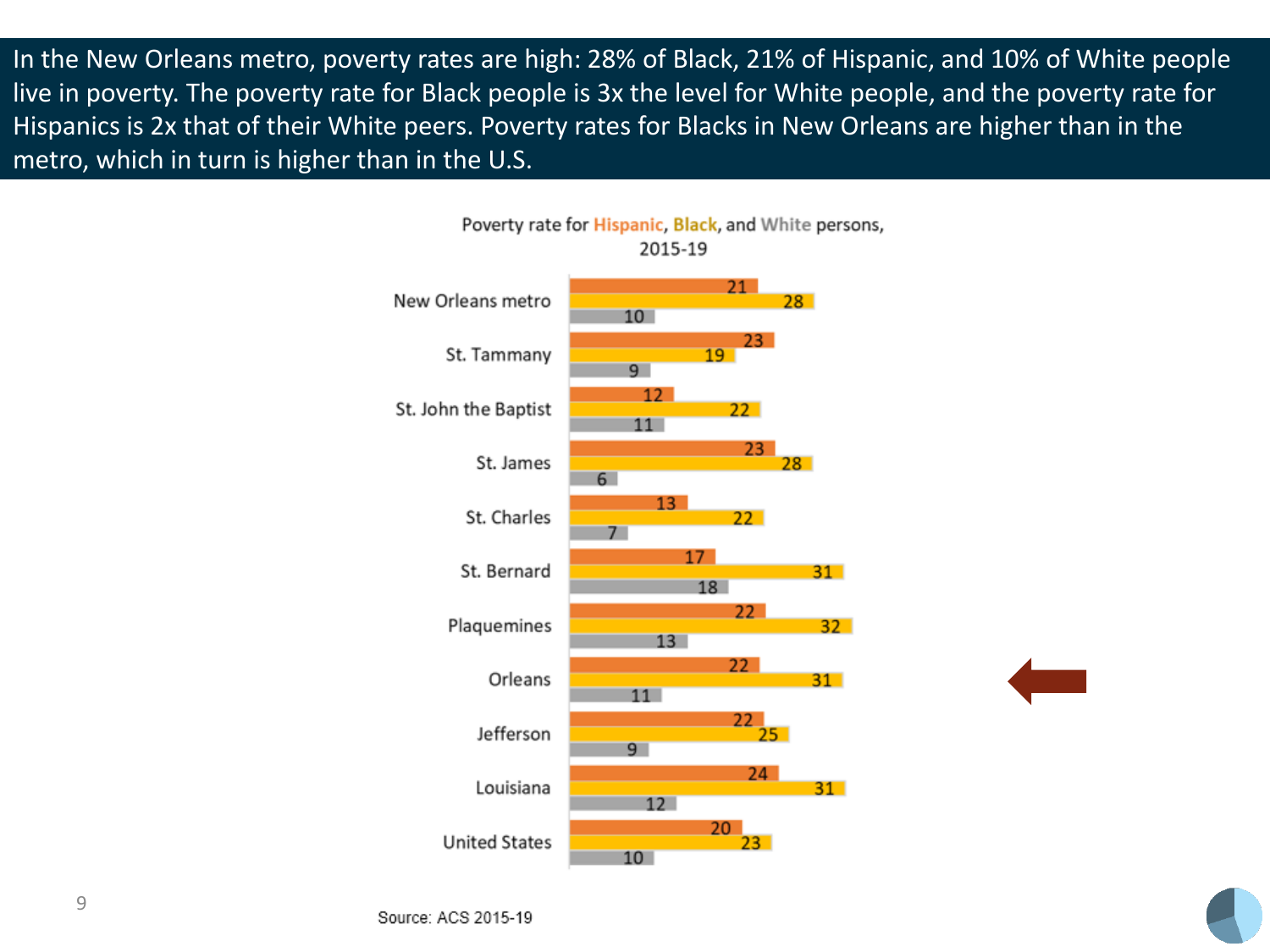In New Orleans, child poverty rates are little different than in 1980 for African American and whites. Nearly half of all African American children live in poverty while 9% of white children are poor.

> Percent of children under 18 below poverty level by race/ethnicity New Orleans



Source: U.S. Census Bureau

Note: 1979 data for white children is inclusive of Hispanics (due to data source limitations).

n.s. = Difference between 1999 and 2015 is not significant for any races/ethnicities.

n.s. = Difference between white and Hispanic is not significant for 2015.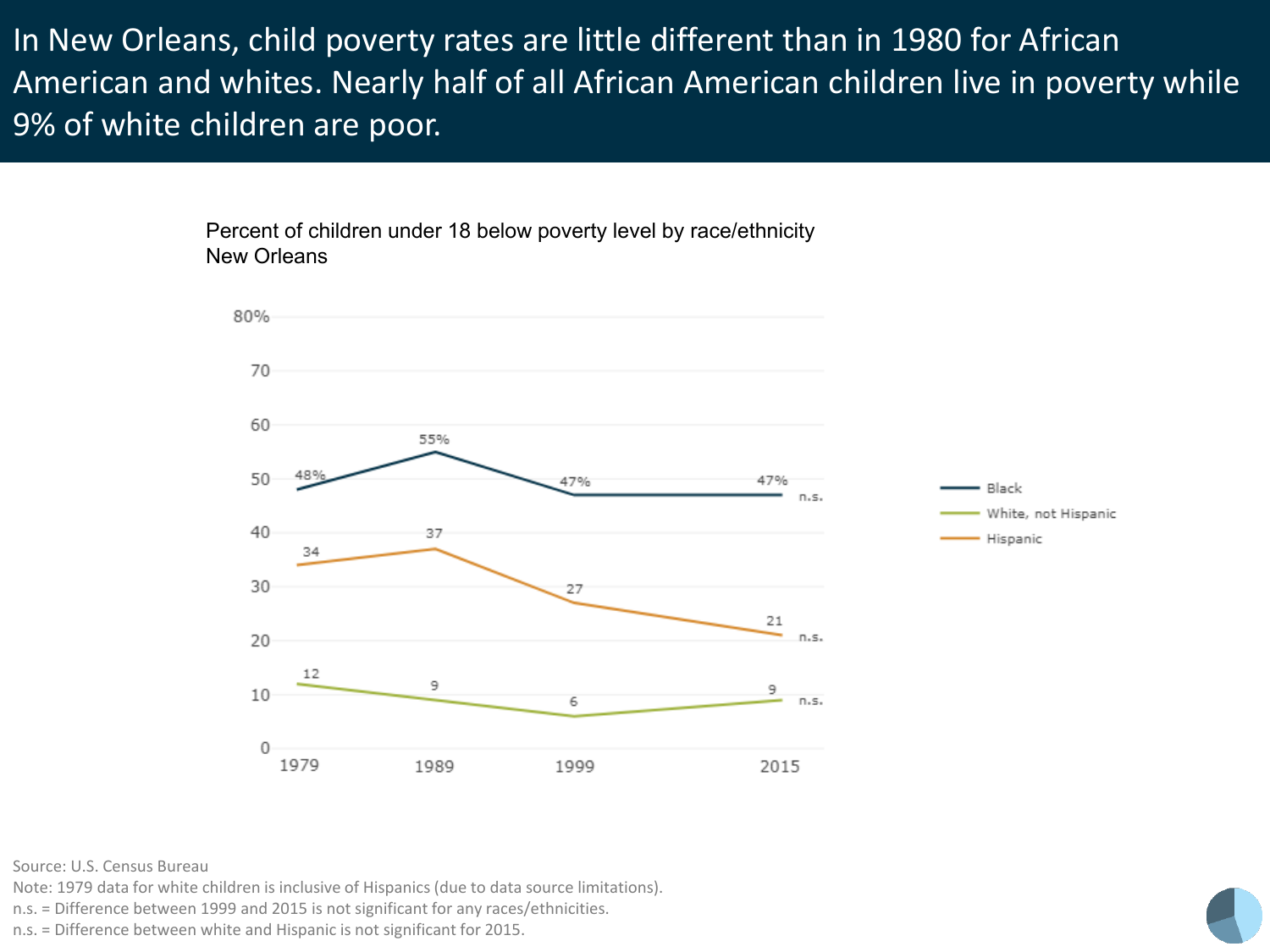When individual poverty is coupled with neighborhood-level poverty, it can be hard for families to find their way out. In New Orleans neighborhoods with the lowest income mobility, the children who grew up in households whose average income put them in the 25th percentile reached only the 29th percentile by adulthood. In other parts with the highest rates of income mobility, children with similar socioeconomic status as above had an average adult income at the 53rd percentile.

### Neighborhood income mobility by race for adults who grew up as low-income children



Neighborhood income mobility percentile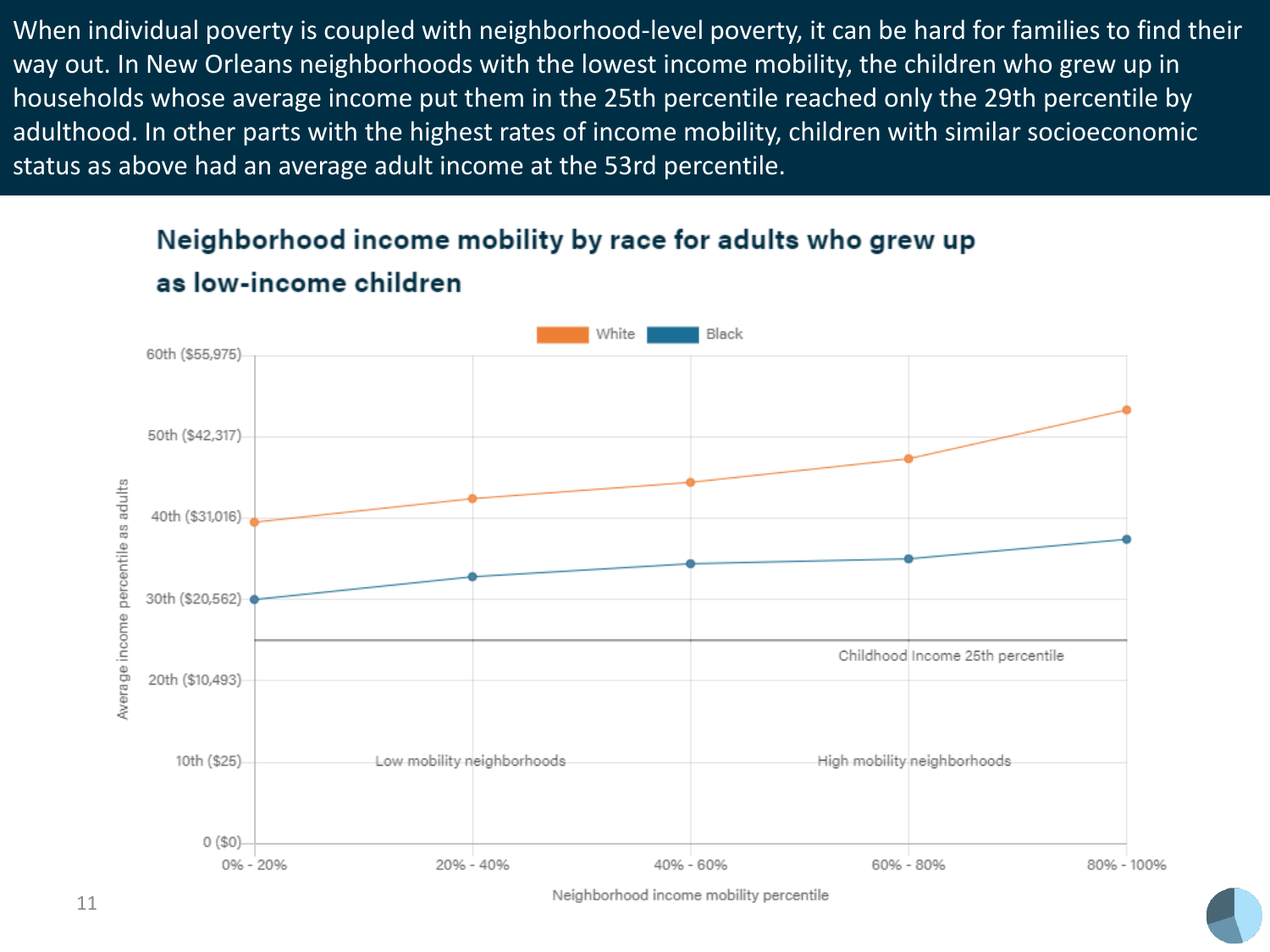In New Orleans, as in many cities with high inequality, there is a relationship between adult income levels, the demographics of the neighborhood you live in, and life expectancy. Lower earning adults who live in majority black neighborhoods have lower life expectancies than higher earning adults living in majority nonblack neighborhoods. Life expectancy is considered a broad indicator of quality of life.

#### Income mobility, life expectancy, and black populations by census tract, New Orleans metro

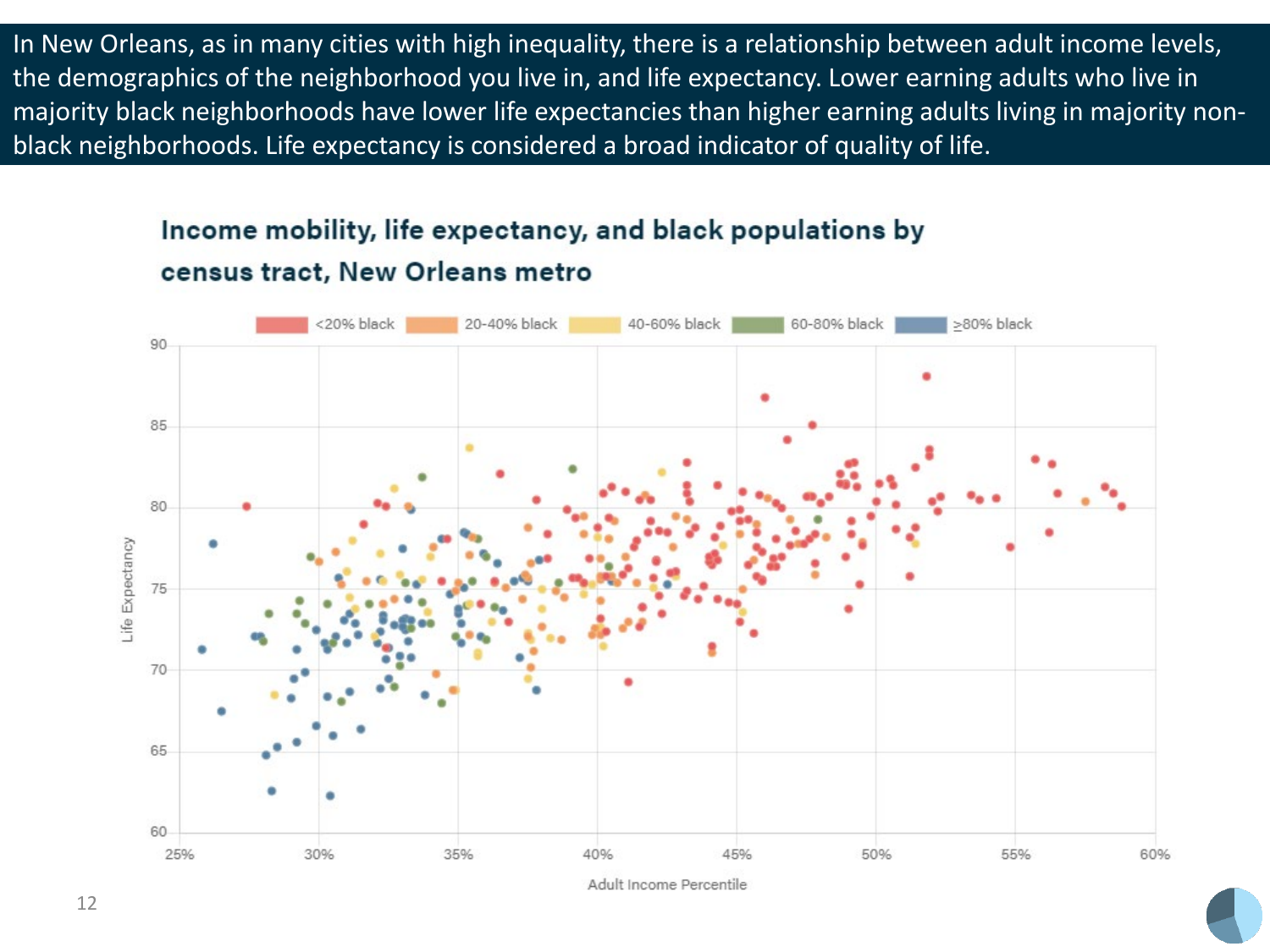According to MIT, a living wage in 2016 New Orleans for one adult with one child is \$22.89 per hour or \$47,611 annually. Roughly 4,500 Hispanic households, 17,500 white households, and 60,500 black households earned less than \$45,000.

New Orleans households earning above/below living wage (\$45,000) by race/ethnicity, 2016



Source: U.S. Census Bureau , MIT Living Wage **Calculator** Note: Annual living wage for 1 Adult 1 Child in New Orleans in 2016 is \$47,611. An annual income of \$45,000 is the closest lower break point in the ACS tabulated data.

Number of Households Earning More Than Living Wage

Since 2016, the living wage has grown from \$22.89/hr to \$32.05/hr for one adult and one child.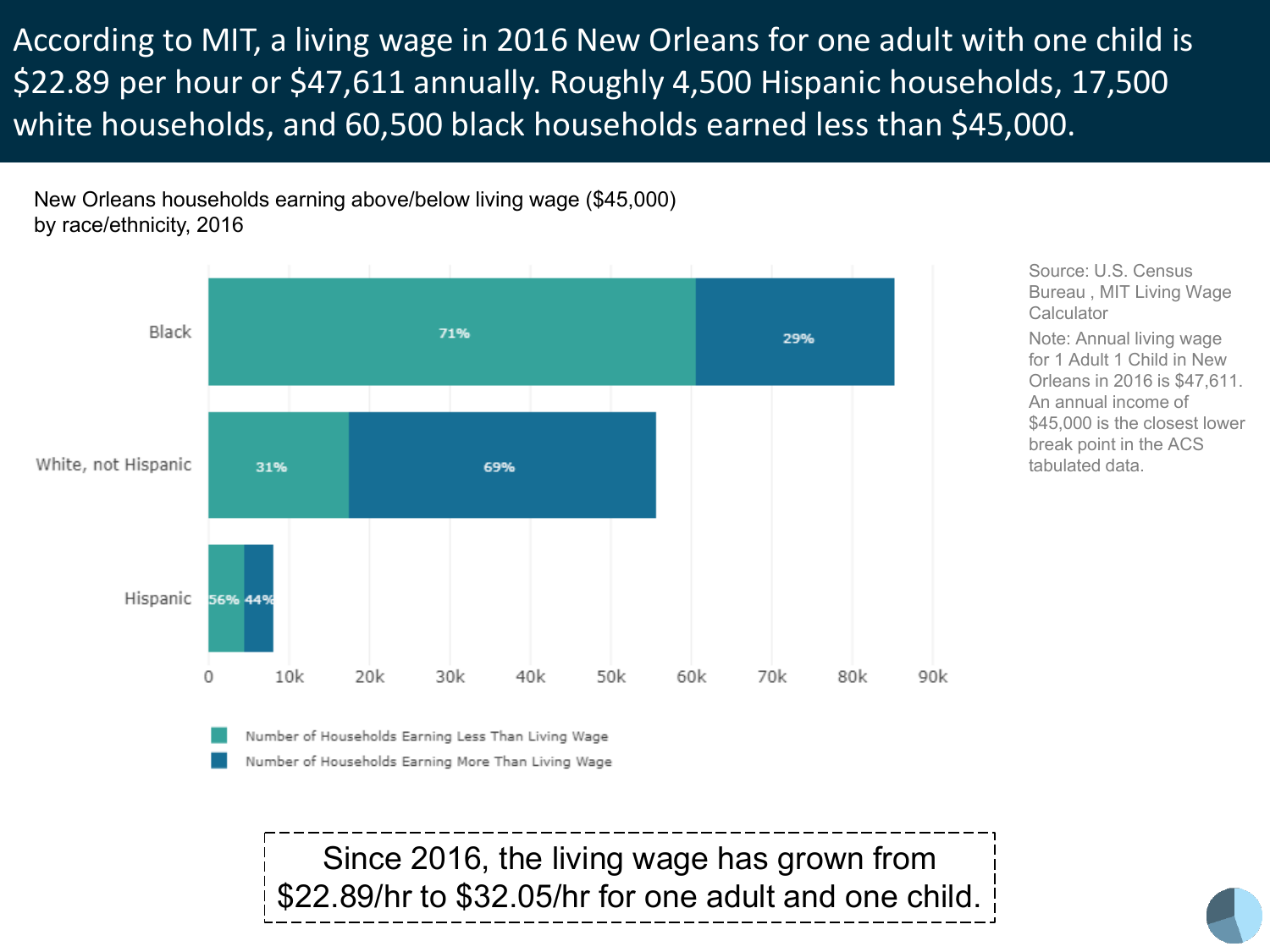Since 1980, employment rates in New Orleans have risen for white men and women, Hispanic men and women, and black women. Only for black men have employment rates fallen--from 63% to 52%.

> New Orleans employment rate by race/ethnicity and gender for population 16-64 years old



Source: U.S. Census Bureau

Notes: 1980 data for whites is inclusive of Hispanics (due to data source limitations).

n.s. = Difference between white males and Hispanic males is not significant for 2016; Difference between white females and Hispanic females is not significant nor between black females and Hispanic females for 2016. Difference between Hispanic males and Hispanic females is not significant for 2016. Change over time is not significant for black males, Hispanic males, nor for Hispanic females for 2000-2016. Difference between U.S. and Orleans is not significant for Hispanic men nor for Hispanic women for 2016.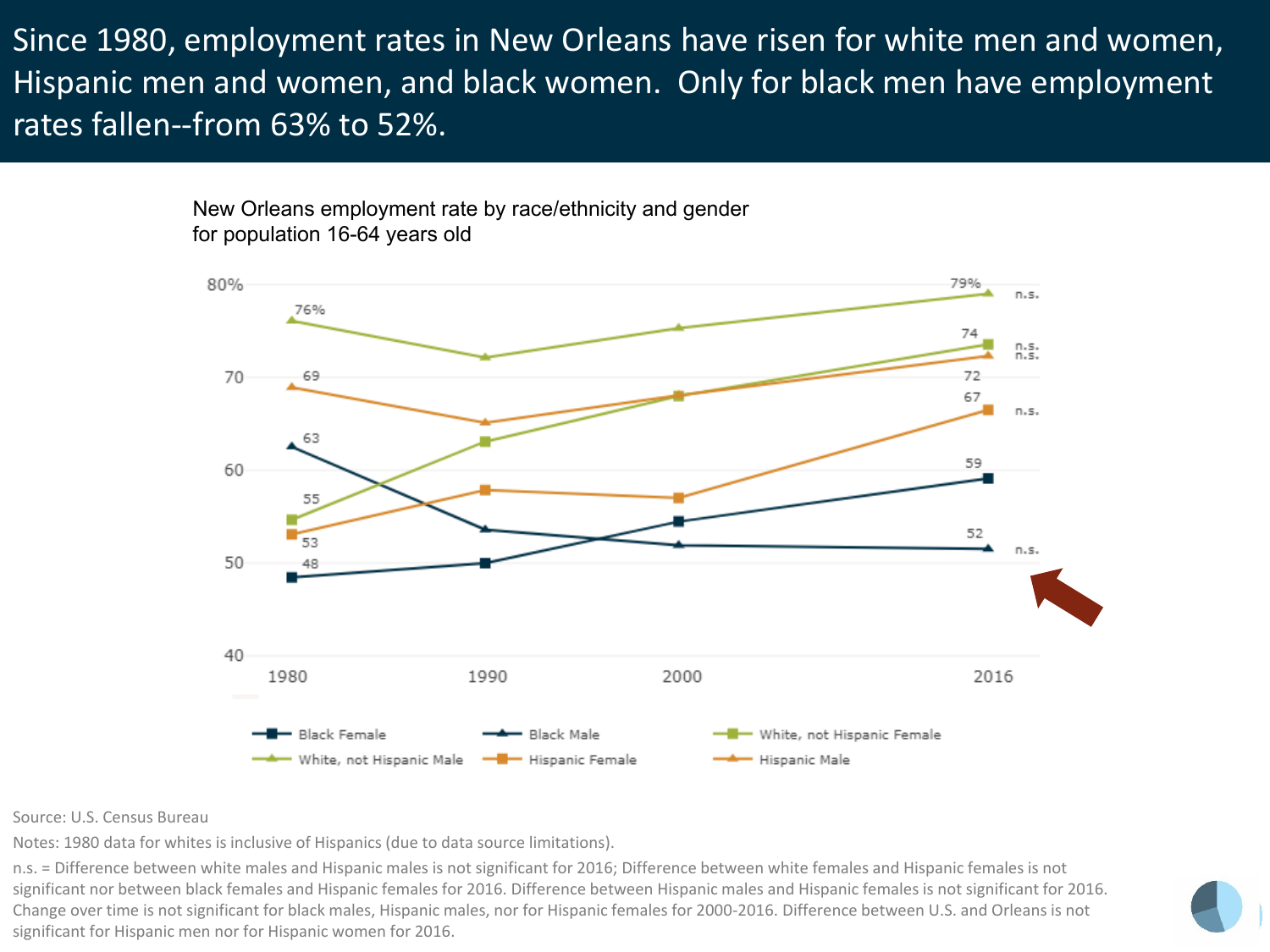The employment rate for black men in metro New Orleans is 56 percent, in "weak city" metros it's 59 percent, and in fast growing "aspirational" southern metros it's 67 percent.

> Metro New Orleans, aspirational metros, and "weak city" metros employment rates by race/ethnicity and gender for population 16-64 years old, 2016





#### Source: U.S. Census Bureau

n.s. = not statistically significant at the .95 confidence level. See technical notes for more details.